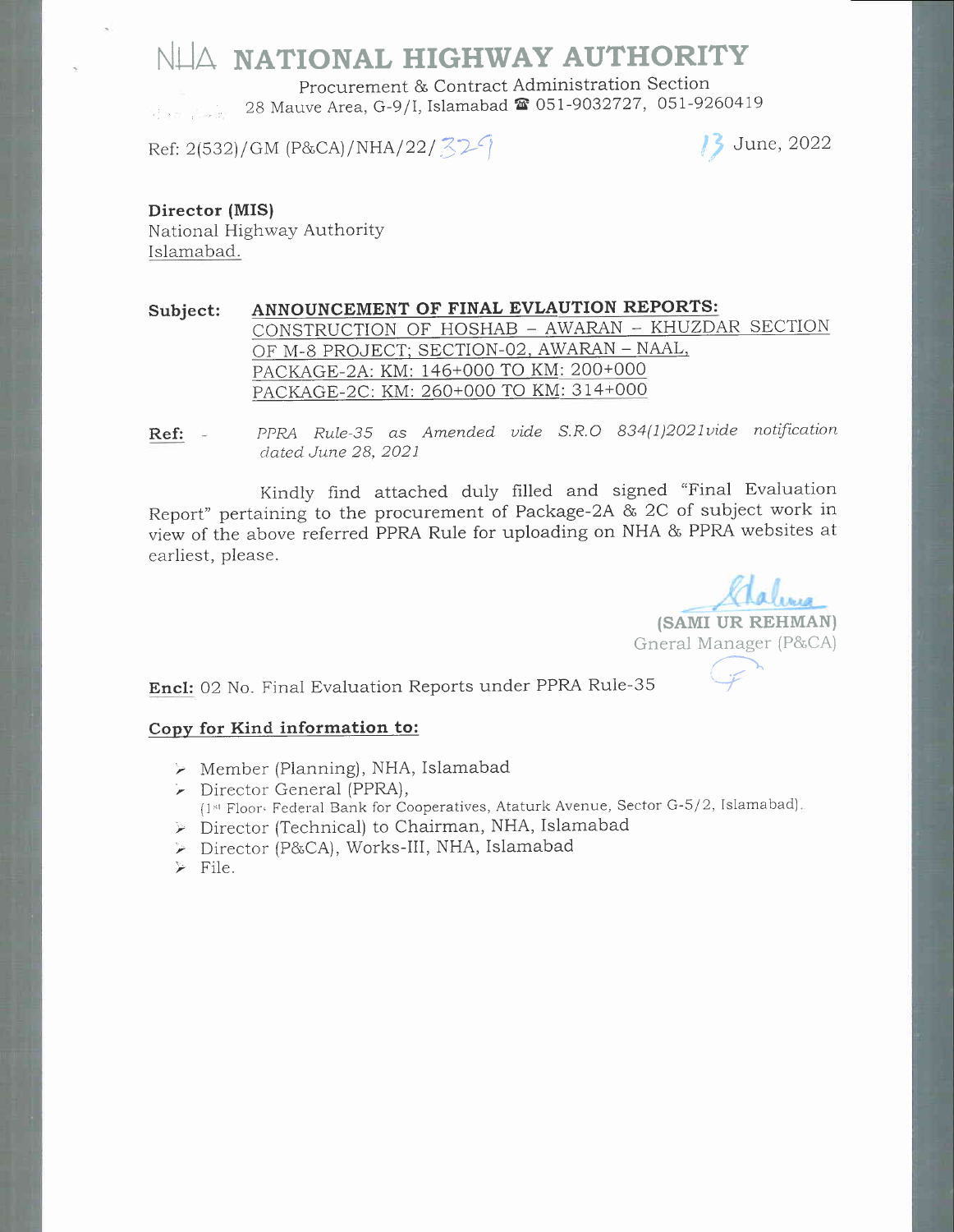## **Final Evaluation Report** As per Rule-35 of PP Rules, 2004

|    | Name of Procuring Agency     | National Highway Authority                  |  |  |
|----|------------------------------|---------------------------------------------|--|--|
|    |                              | Single Stage Two Envelope Competitive       |  |  |
|    | Method of Procurement        | <b>Bidding Procedure</b>                    |  |  |
| 3  |                              | Construction of Hoshab - Awaran -           |  |  |
|    | Title of Procurement         | Khuzdar Section of M-8 Project Section - II |  |  |
|    |                              | (Awaran - Naal) (168KMs) Package - 2A:      |  |  |
|    |                              | KM: 146+000 TO KM: 200+000.                 |  |  |
| 4  | Tendering Inquiry No.        | $2(532-01)$                                 |  |  |
|    | PPRA Ref No. (TSE)           | TS-455209-E                                 |  |  |
|    | Date & Time of Bid Closing   | August 31, 2021 at 1100 hours               |  |  |
| 7  | Date & Time of Bid Opening   | August 31, 2021 at 1130 hours               |  |  |
|    | No. of Bids Received         | Two $(02)$                                  |  |  |
| 9  | Criteria for Bid Evaluation  | As per attached Bid Data Sheet (BDS)        |  |  |
| 10 | Details of Bid(s) Evaluation | As mentioned below                          |  |  |

| Name of Bidder                                                                                                                                            | Marks                           |                                 | <b>Evaluated Cost</b> | Rule/Regularion/S<br>BD*/Policy/Basis<br>for Rejection |
|-----------------------------------------------------------------------------------------------------------------------------------------------------------|---------------------------------|---------------------------------|-----------------------|--------------------------------------------------------|
|                                                                                                                                                           | Technical<br>(if<br>applicable) | Financial<br>(if<br>applicable) | (Rs.)                 | /Acceptance as<br>per Rule 35 of PP<br>Rules, 2004.    |
| M/s Zahir Khan &<br>Brothers (ZKB)                                                                                                                        | *Oualified                      | Opened                          | 11,976,485,644,62     | 2nd                                                    |
| $M/S$ HABIB $-$<br>MATRACON (JV)<br>/A Joint Venture of<br>M/s Habib Construction &<br>Services (Pvt) Ltd –<br><i>M/s Matracon Pakistan</i><br>(Pvt) Ltd) | Oualified                       | Opened                          | 11,562,092,863.00     | Most Advantageous<br>Bidder                            |

Most Advantageous Bidder: M/S HABIB - MATRACON (JV) (A Joint Venture of M/s Habib Construction Services (Pvt) Ltd - M/s Matracon Pakistan (Pvt) Ltd)

## 11. Any other additional / supporting information, the procuring agency may like to share: Nil

Signature: Champing Cofficial Seal / Stamp:

 $\mathscr{D}$ 

Aalmas

General Manager (P&CA) National Highway Authority **Islamabad**